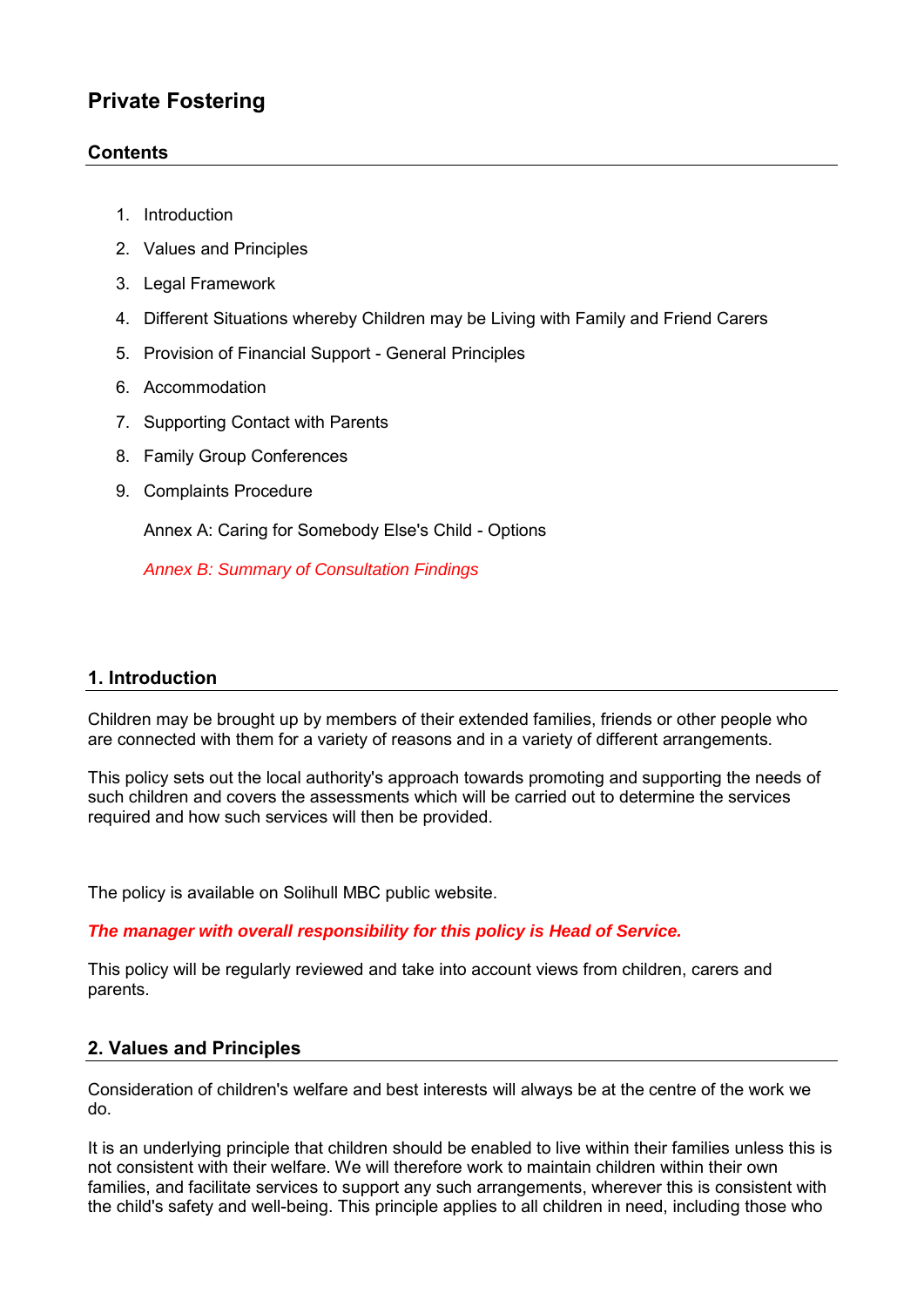are looked after by the local authority. Where a child cannot live within his or her immediate family and the local authority is considering the need to look after the child, we will make strenuous efforts to identify potential carers within the child's network of family or friends who are able and willing to care for the child.

We will provide support for any such arrangements based on the assessed needs of the child, not simply on his or her legal status, and will seek to ensure that family and friends carers are provided with support to ensure that children do not become looked after by the local authority, or do not have to remain looked after longer than is needed.

## **3. Legal Framework**

The local authority has a general duty to safeguard and promote the welfare of Children in Need\* living within its area and to promote the upbringing of such children by their families. The way in which we fulfil this duty is by providing a range and level of services appropriate to those children's assessed needs (Section 17, Children Act 1989). This can include financial, practical or other support.

It is important to note that the local authority does not have a general duty to assess all arrangements where children are living with their wider family or friends network rather than their parents but it does have a duty where it appears that services may be necessary to safeguard or promote the welfare of a Child in Need.

\*A Child in Need is defined in Section 17(10) of the Children Act 1989 as a child who is disabled or who is unlikely to achieve or maintain a reasonable standard of health or development without the provision of services by the local authority.

#### *To clarify the children who may come within the definition of Children in Need, the local authority has drawn up a 'Thresholds to Children's Social Care Services' document, which is available through the Council's website.*

Children in Need may live with members of their family or friends in a variety of different legal arrangements, some formal and some informal. Different court orders are available to formalise these arrangements.

Looked after children will always come within the definition of Children in Need, whether they are accommodated under Section 20 of the Children Act 1989 (with parental consent) or in care subject to a Court Order whereby the local authority shares parental responsibility for the child. The local authority has a responsibility wherever possible to make arrangements for a looked after child to live with a member of the family (Section 22 of the Children Act 1989).

For a detailed summary of the meaning and implications of different legal situations, the rights of carers and parents, and the nature of decisions which family and friends carers will be able to make in relation to the child, please see **[Annex A: Caring for Somebody Else's Child - Options](http://www.proceduresonline.com/templates/derek/web/pdfs/care_someone_else_ch.pdf)**. **[Section 4, Different Situations whereby Children may be Living with Family and Friend](http://www.proceduresonline.com/templates/derek/web/chapters/p_fam_frien_care_pol.html#diff)  [Carers](http://www.proceduresonline.com/templates/derek/web/chapters/p_fam_frien_care_pol.html#diff)**, which sets out the local authority's powers and duties in relation to the various options.

In relation to financial support, the local authority may provide carers of children in need with such support on a regular or one-off basis, under Section 17 of the Children Act 1989. This may include discretionary funding based upon a financial means test. However, the status of the placement will determine the nature and amount of the financial support and who can authorise its payment. The legal status of the child may have a bearing on the levels of financial support which may be available to carers, however. There are different legislative provisions which apply to financial support for children living with family or friends in looked after/adoption/special guardianship/Child Arrangements Order arrangements. The following sections of this policy set out the financial support that we may provide to family and friends who are caring for children in these different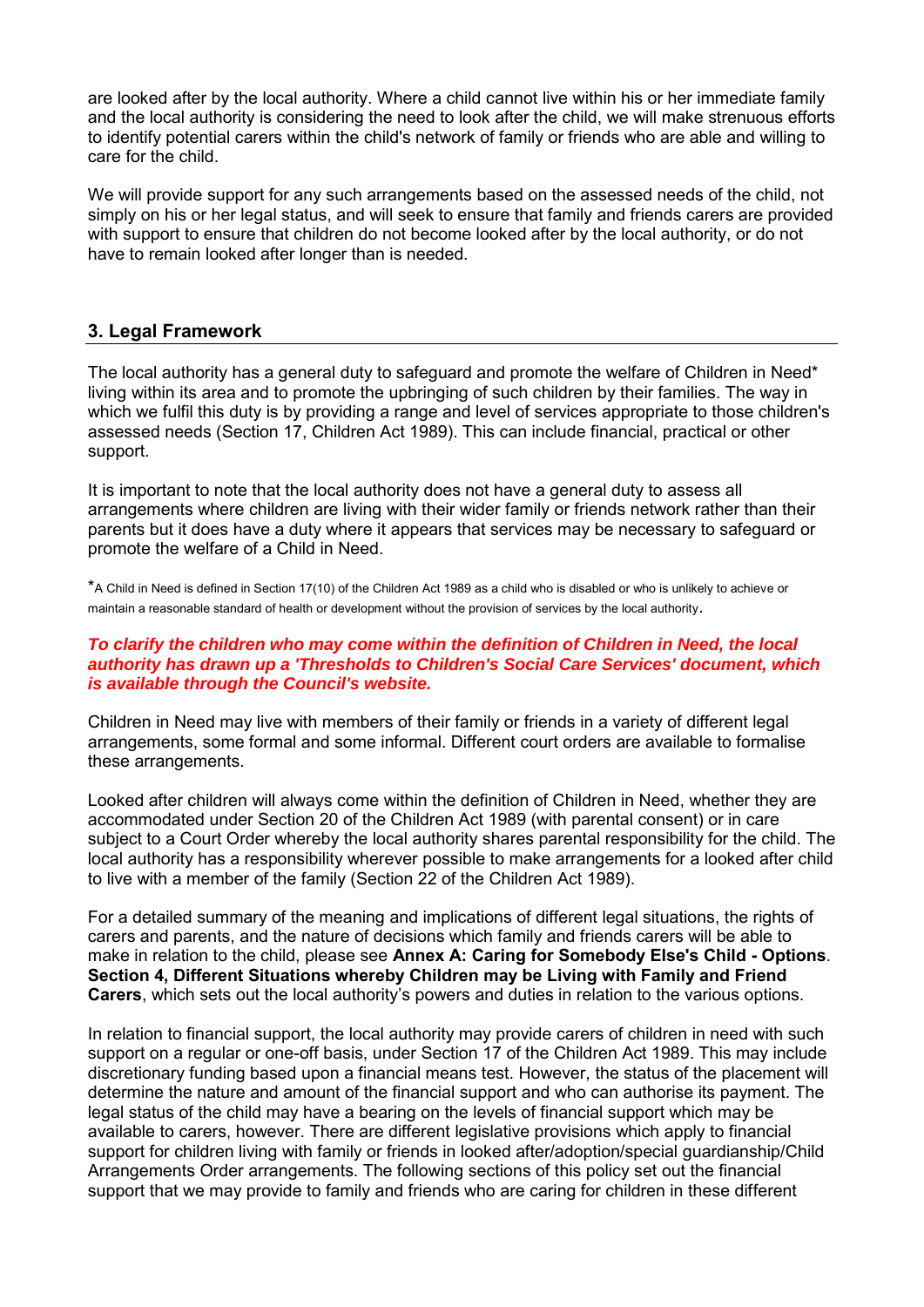# **4. Different Situations whereby Children may be Living with Family and Friends Carers**

### **4.1 Informal family and friends care arrangements**

Where a child cannot be cared for within his or her immediate family, the family may make their own arrangements to care for the child within the family and friends network.

The local authority does not have a duty to assess any such informal family and friends care arrangements, unless it appears to the authority that services may be necessary to safeguard or promote the welfare of a Child in Need. In such cases, the local authority has a responsibility under Section 17 of the Children Act 1989 to assess the child's needs and provide services to meet any assessed needs of the child. Following assessment, a Child in Need Plan will be drawn up and a package of support will be identified. This can comprise a variety of different types of services and support, including financial support.

### **4.2 Private fostering arrangements**

A privately fostered child is a child under 16 (or 18 if disabled) who is cared for by an adult who is not a parent or close relative, where the child is to be cared for in that home for 28 days or more. Close relative is defined as 'a grandparent, brother, sister, uncle or aunt (whether of the full blood or half blood or by marriage or civil partnership) or step-parent.' It does not include a child who is Looked After by a local authority. In a private fostering arrangement, the parent still holds parental responsibility and agrees the arrangement with the private foster carer.

The local authority has a duty to assess and monitor the welfare of all privately fostered children and the way in which they carry out these duties is set out in the Children (Private Arrangements for Fostering) Regulations 2005. However, the local authority may also become involved with a child in a private fostering arrangement where the child comes within the definition of a Child in Need. In such cases, the local authority has a responsibility to provide services to meet the assessed needs of the child under Section 17 of the Children Act 1989. Following assessment, a Child in Need Plan will be drawn up and a package of support will be identified. As in 4.1 above, this can comprise a variety of different types of services and support, including financial support.

### **4.3 Family and friends foster carers – 'Connected Persons'**

Where a child is looked after by the local authority, we have a responsibility wherever possible to make arrangements for the child to live with a member of the family who is approved as a foster carer (Section 22 of the Children Act 1989). The child can be placed with the family members prior to such approval, subject to an assessment of the placement, for up to 16 weeks. This temporary approval can only be extended in exceptional circumstances. In this context the carer is referred to as a Connected Person and the process of obtaining approval for the placement is set out in the Placement with Connected Persons Procedure. Where temporary approval is given to such a placement under the procedure, the carers will receive financial support on a regular basis. This will be the foster carer child allowance rate.

In addition the child will have a placement plan which sets out the specific arrangements surrounding the child and the carers including the expectations of the foster carers and the support they can expect to receive to enable to fulfil their responsibilities for the child.

The assessment and approval process for family and friends who apply to be foster carers for a specific Looked After child will be the same as for any other foster carer except that the timescales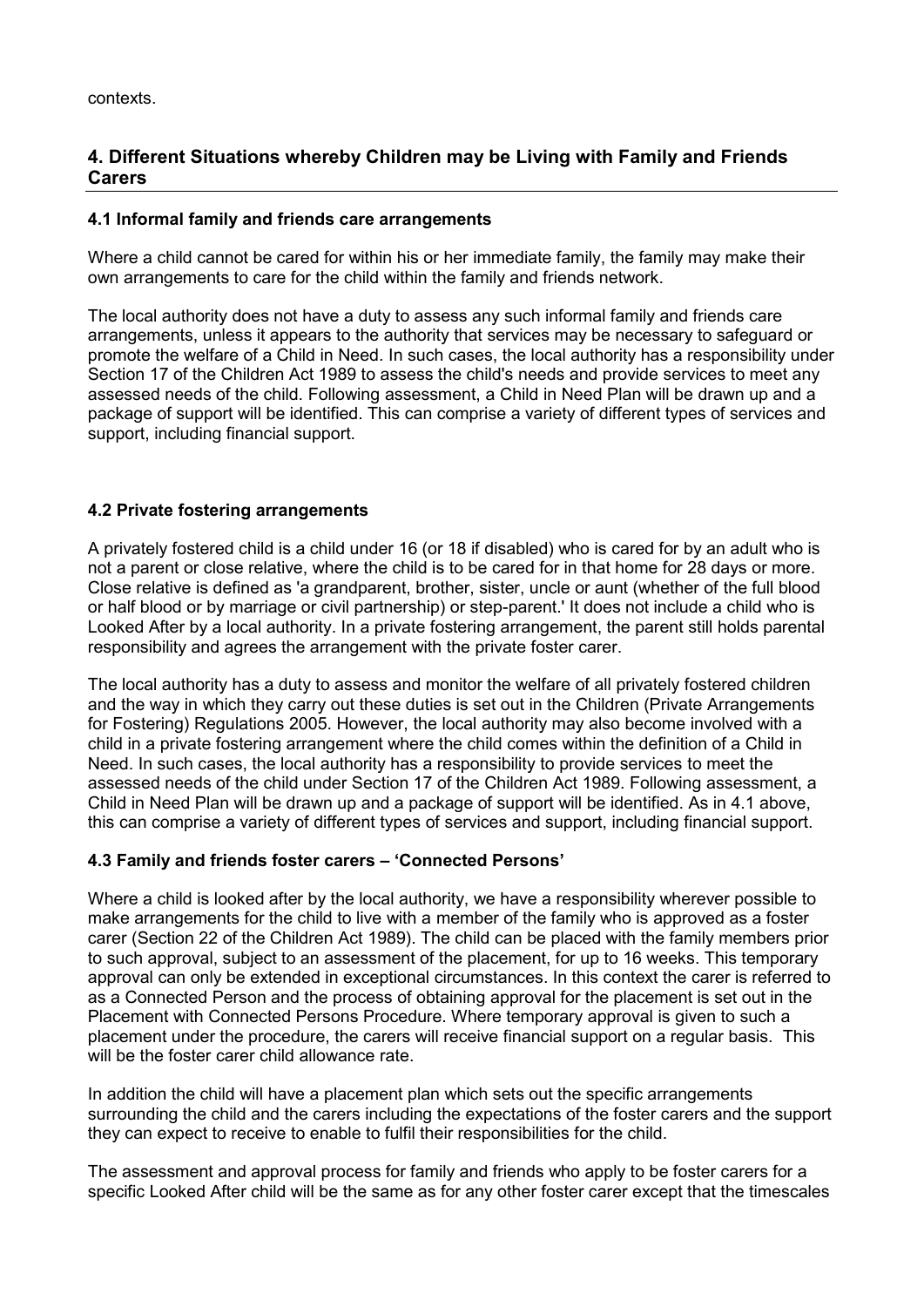for the assessment are different where a child is already in the placement as indicated above. In all other respects the process is the same as for any other potential foster carers and is set out in the Assessment and Approval of Foster Carer Procedure. An information pack will be available to potential foster carers about the process and they will be given the name and contact details of the social worker from the Fostering Service allocated to carry out the assessment.

Once approved as foster carers, they will be allocated a supervising social worker from the fostering service to provide them with support and supervision; and they will receive fostering allowances for as long as they care for the child as a foster carer.

While the child remains a looked after child, as a foster carer, they will be expected to cooperate with all the processes that are in place to ensure that the child receives appropriate care and support, for example, contributing to reviews of the child's Care Plan, cooperating with the child's social worker and promoting the child's education and health needs.

### **4.4 Child Arrangements Order**

A Child Arrangements Order is a Court Order which sets out the arrangements as to when and with whom a child is to live, spend time or otherwise have contact.

These orders replace the previous Contact Orders and Residence Orders.

A Child Arrangements Order may give parental responsibility to the person in whose favour it is made. Parental responsibility is shared with the parents.

Child Arrangements Orders may be made in private family proceedings in which the local authority is not a party nor involved in any way in the arrangements. However, a Child Arrangements Order in favour of a relative or foster carer (who was a 'Connected Person') with whom a child is placed may be an appropriate outcome as part of a permanence plan for a Child in Need or a 'Looked After' child.

The local authority may pay Child Arrangements Order Allowances to relatives or friends, unless they are a spouse or civil partner of a parent, with whom a child is living under a Child Arrangements Order. This is set out in paragraph 15 of Schedule 1 of the Children Act 1989, however this is discretionary.

Allowances may be payable depending on assessment of need and of means. See policy on allowances for further details.

### **4.5 Special Guardianship Order**

Special Guardianship offers a further option for children needing permanent care outside their birth family. It can offer greater security without absolute severance from the birth family as in adoption.

Relatives may apply for a Special Guardianship Order after caring for the child for one year. As Special Guardians, they will have parental responsibility for the child which, while it is still shared with the parents, can be exercised with greater autonomy on day-to-day matters than where there is a Child Arrangements Order.

Special Guardianship Orders may be made in private family proceedings and the local authority may not be a party to any such arrangements. However, a Special Guardianship Order in favour of a relative or foster carer (who was a 'Connected Person') with whom a child is living may be an appropriate outcome as part of a permanence plan for a Child in Need or a 'Looked After' child.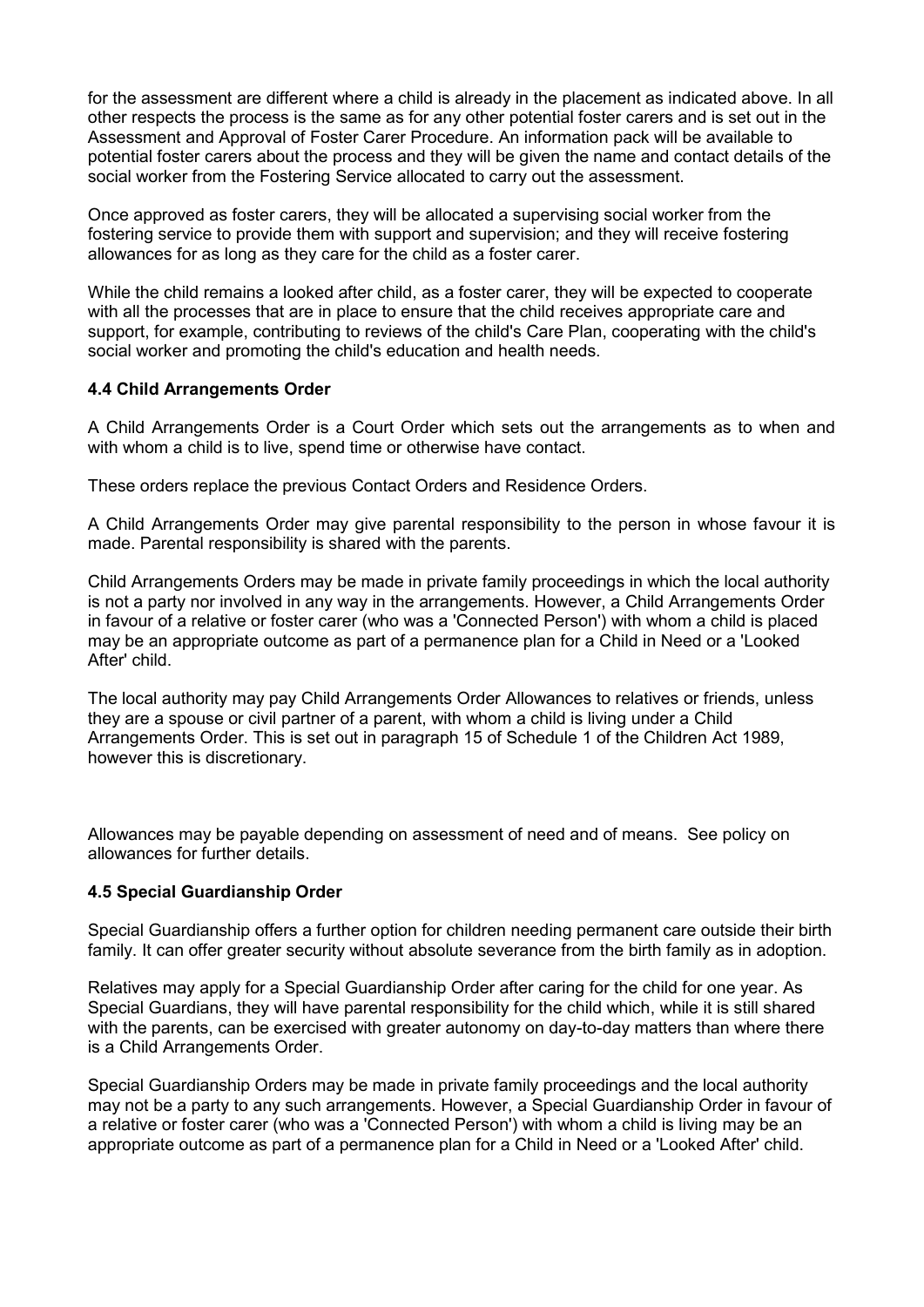Where the child was Looked After immediately prior to the making of the Special Guardianship Order, the local authority has a responsibility to assess the support needs of the child, parents and Special Guardians, including the need for financial support.

Allowances may be payable depending on assessment of need and of means. . See policy on allowances for further details.

### **4.6 Adoption Order**

Adoption is the process by which all parental rights and responsibilities for a child are permanently transferred to an adoptive parent by a court. As a result the child legally becomes part of the adoptive family.

An Adoption Order in favour of a relative or foster carer (who was a 'Connected Person') with whom a child is living may be an appropriate outcome as part of a permanence plan for a Child in Need or a 'Looked After' child.

Local authorities must make arrangements, as part of their adoption service, for the provision of a range of adoption support services. They then have to undertake assessments of the need for adoption support services at the request of the adopted child, adoptive parents and their families, as well as birth relatives. The support required is then set out in an Adoption Support Plan and this may include financial support.

Allowances may be payable depending on assessment of need and of means. . See policy on allowances at Appenidx B for further details.

### **5. Provision of Financial Support – General Principles**

There are three categories of payment, which may be considered. One or more of these may be applicable, depending on the particular circumstances of the case:

#### 1. **Subsistence crisis (one-off) payments**

These should be used to overcome a crisis, following the best assessment that can be achieved in the circumstances;

#### 2. **Setting-up**

These are for such items as clothing, furniture, or bedding. The social worker must be satisfied that the carers' financial position justifies the payment through a financial assessment. Assistance may be given subject to conditions, including repayment in certain situations. However, in most situations, it will be inappropriate for the Department to seek to recover money provided under these circumstances;

#### 3. **Weekly living contribution**

It is possible for the local authority to make regular payments where family members or friends care for a child whether or not the child is not Looked After. Where regular payments are to be made, relative carers should be assisted to maximise their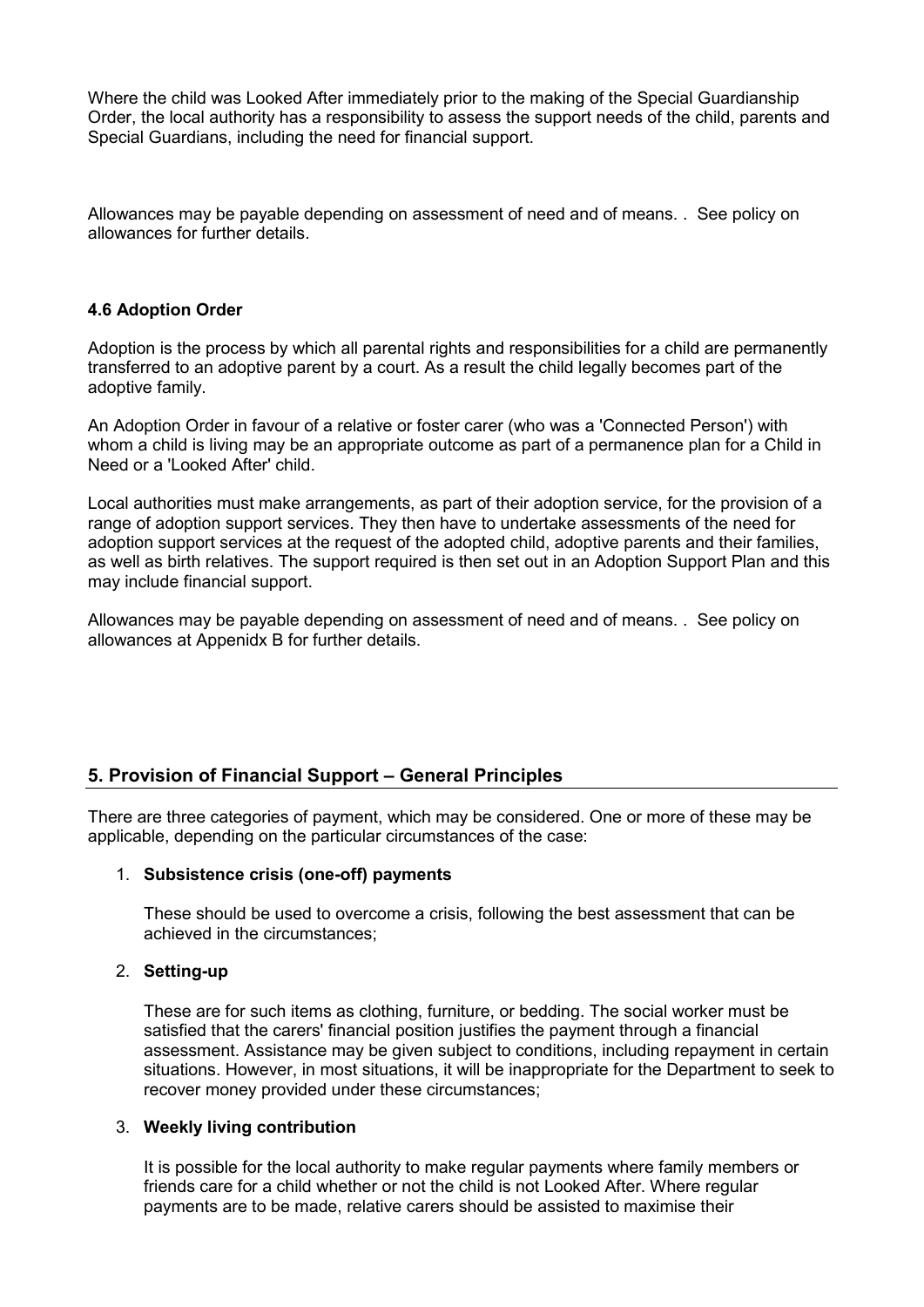Income/Benefit as regular payments may adversely affect an individual's claim to income support.

In all cases where regular financial support is agreed, a written agreement will be drawn up detailing the level and duration of the financial support that is to be provided, and the mechanism for review.

The following criteria will be applied to all such payments:

- The purpose of the payments must be to safeguard and promote the welfare of the child;
- As part of the assessment, a view should be taken as to whether the carers need financial support based on their reasonable requirements in taking on the care of the child;
- There are no other legitimate sources of finance;
- Payments will be paid to the carer, not the parents;
- The payment would not place any person in a fraudulent position.

### **6. Accommodation**

The authority works with landlords to ensure that, whenever possible, family and friends carers living in social housing are given appropriate priority to move to more suitable accommodation if this will prevent the need for a child to become looked after.

### **7. Supporting Contact with Parents**

The authority is under a duty to promote contact for all Children in Need, although this differs depending on whether or not the child is Looked After.

Where the child is not Looked After, we are required to promote contact between the child and his/her family 'where it is necessary to do so in order to safeguard and promote his or her welfare'. As part of the support arrangements, it may be identified that specific assistance is required to ensure that any such contact can be managed safely. If necessary, information will be made available to family and friends carers about local contact centres and family mediation services, and how to make use of their services

Where a child is Looked After, we are required to endeavour to promote contact between the child and his or her family 'unless it is not practicable or consistent with the child's welfare'. The overall objective of the contact arrangements will be included in the child's Care Plan and the specific arrangements will be set out in the child's Placement Plan - see Contact with Parents and Siblings Procedure.

**8. Family Group meetings** Family Group meetings may be held between professionals and family members, to achieve the best outcomes for children. They promote the involvement of the wider family to achieve a resolution of difficulties for Children in Need, and may help to identify short-term and/or permanent solutions for children within the family network.

We will offer a Family Group meeting at an early stage.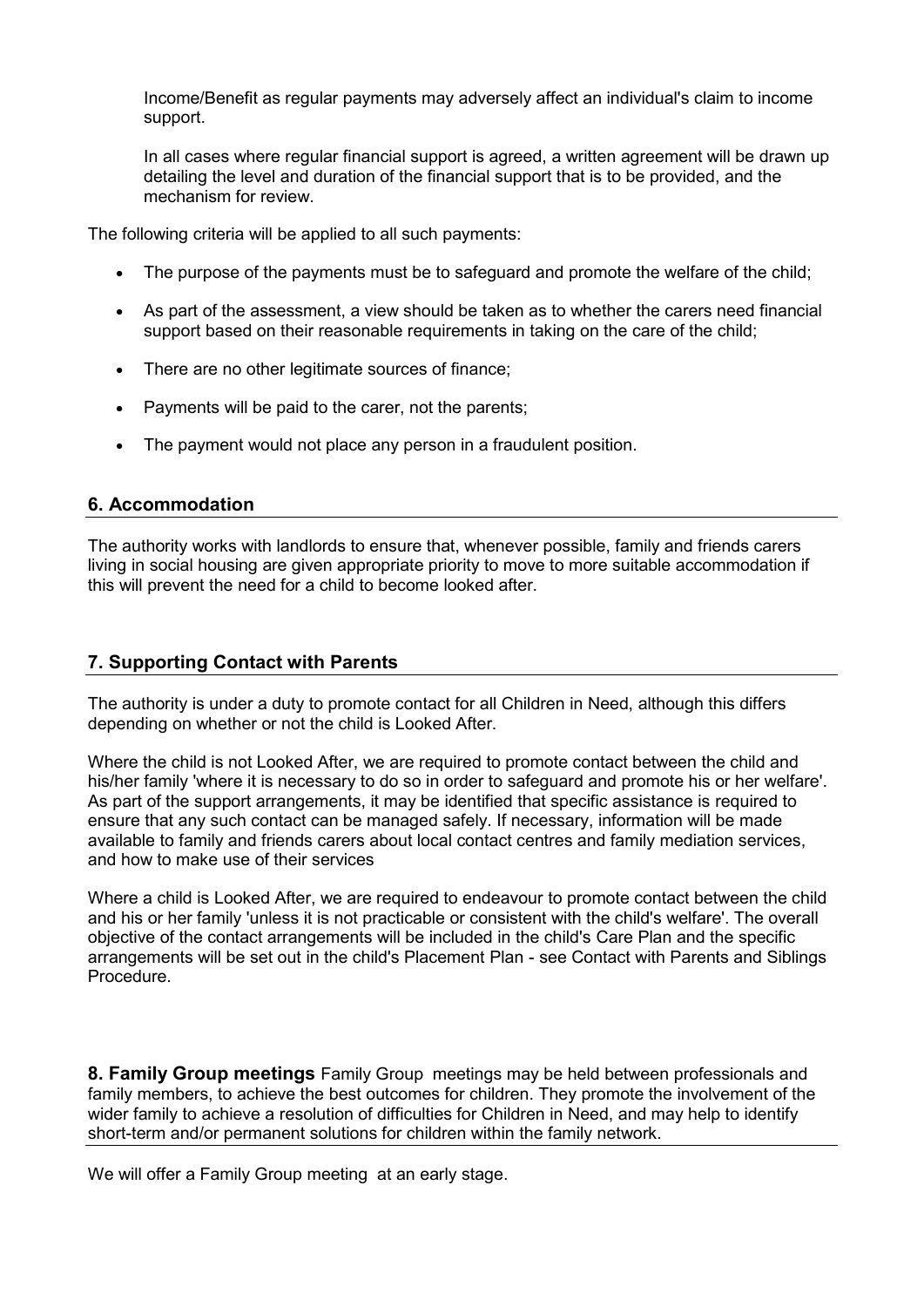## **9. Complaints Procedure**

Where a family or friends carer is not satisfied with the level of support provided to enable them to care for the child, then they have access to the local authority's complaints process. Our aim would be to resolve any such dissatisfaction without the need for a formal investigation but where an informal resolution is not possible, then a formal investigation will be arranged.

The timescales and process are set out in the **[Complaints and Representations Procedure](http://www.proceduresonline.com/templates/derek/web/chapters/p_reps_complaints.html)**.

## **Annex A: Caring For Somebody Else's Child - Options**

### **[Click here to view Annex A](http://www.proceduresonline.com/templates/derek/web/pdfs/care_someone_else_ch.pdf)**

### **Annex B:**

# Policy on allowances for special guardianship, child arrangement and adoption orders

**SMBC permanence policy and placement strategy has the goal of achieving permanence for looked after children. There are a number of routes to achieve permanency, including through the granting of an Adoption Order, a Special Guardianship Order or a Residence Order through the courts.** 

**An Adoption Court Order makes an adoption legal and gives the carer(s) [parental](https://www.gov.uk/parental-rights-responsibilities/what-is-parental-responsibility)  [rights and responsibilities](https://www.gov.uk/parental-rights-responsibilities/what-is-parental-responsibility) for the child.** 

**Special Guardianship was introduced in December 2005. It provides a legally secure foundation for building a permanent relationship between the child and their special guardian, while preserving the legal link between the child and their birth family. Parental responsibility is shared with parents and anyone else who has parental responsibility for the child, but the Special Guardian may exercise their Parental responsibility to the exclusion of all others with parental responsibility.** 

**A Residence Order<sup>1</sup> is a court order settling the arrangements as to the person with whom a child is to live. An order made in a carer's favour will mean that that child will live, or continue to live, with that carer. It will also give the carer parental responsibility for the child as long as the order continues. However, that parental responsibility is not held to the exclusion of all others with parental responsibility, thereby differing to Special Guardianship.** 

**For all of these court orders, when the child has been looked after, the Local Authority will financially assess the family, if such an assessment is requested, so that financial constraints should not be an issue in terms of the order being granted. The Adoption Support Services Regulations 2005 and the Special Guardianship Regulations 2005 set out the circumstances in which financial support is payable and the considerations that a local authority must have regard to when deciding on the amount of that financial support.** 

Financial Support for Residence Court Orders (replaced with Child Arrangement Orders ) is at the discretion of the Local Authority. Financial support, where appropriate, is provided under section 17 of the Children's Act 1989<sup>2</sup>.

<u>.</u>

<sup>1</sup> Children Act 1989 Section 8

<sup>&</sup>lt;sup>2</sup> Children in Need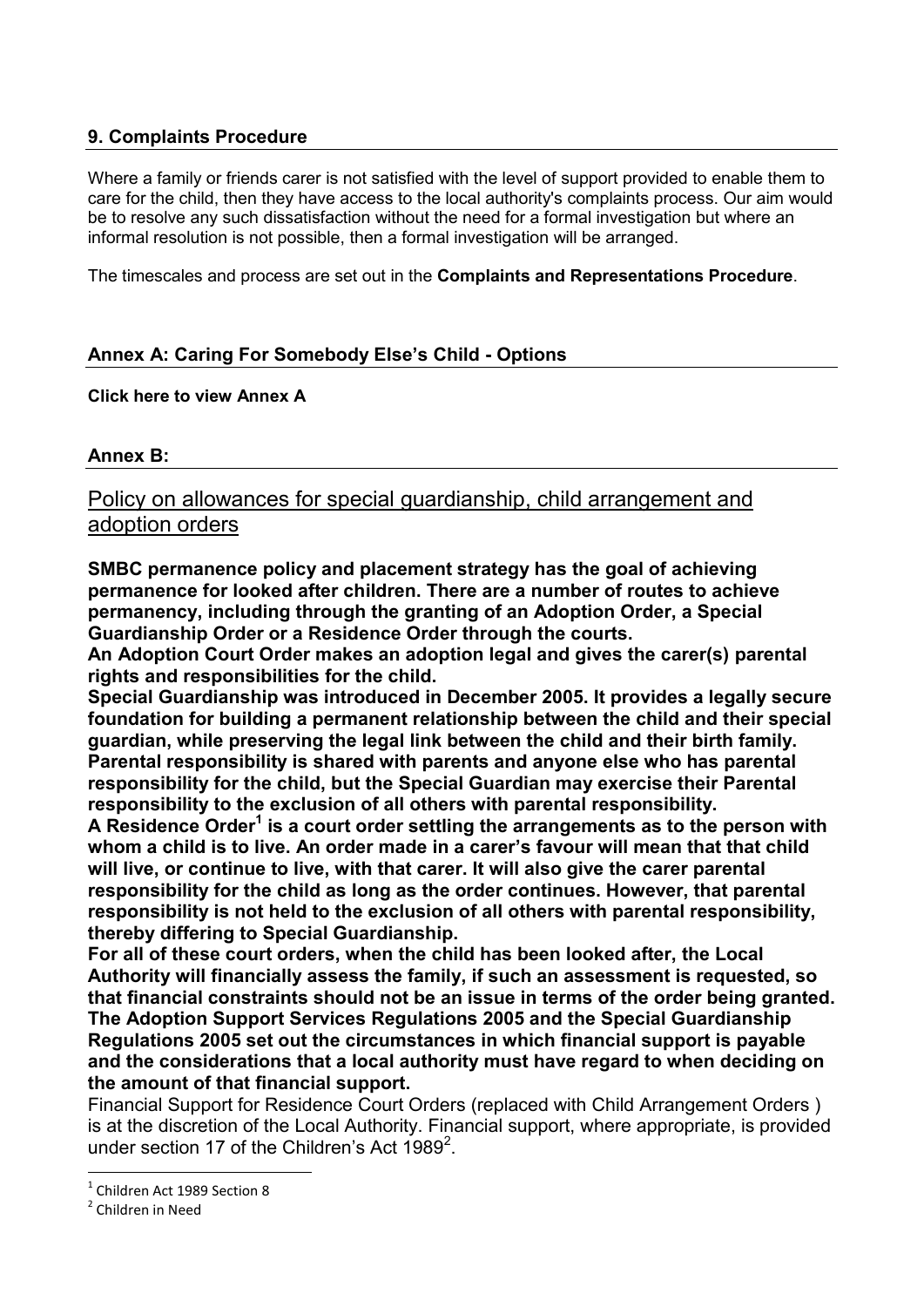# Payable Financial Support

# **The same process and criteria and rates will applied across Child Arrangement Orders, Special Guardianship Orders and Adoption.**

# **When Support is payable**

<span id="page-7-2"></span>**Broadly, financial support is payable only in the following circumstances<sup>3</sup> :** 

- (a) Where the local authority consider it necessary to ensure that the carer or prospective carer can look after the child;
- <span id="page-7-0"></span>(b) Where the local authority consider that the child needs special care which requires a greater expenditure of resources that would otherwise be the case because of illness, disability, emotional or behavioural difficulties or the consequences of his past abuse or neglect;
- <span id="page-7-1"></span>(c) Where the local authority consider that it is appropriate to contribute to any legal costs associated with the making of the care order;
- (d) Where the local authority consider it appropriate to make a contribution to expenditure necessary for the purpose of maintaining and accommodating the child.

**Payment under [\(b\)](#page-7-0) is intended where the child's condition is serious and long-term. For example, where a child needs a special diet or where items such as shoes, clothing or bedding need to be replaced at a higher rate than would normally be the case with a child of similar age who was unaffected by the particular condition. Payment under [\(c\),](#page-7-1) contribution towards any legal costs, including court fees, is associated with:** 

- <span id="page-7-3"></span>(i) The making of an order or any application to vary or discharge such an order;
- (ii) An application for a contact order, prohibited steps order, residence order or specific issue order;
- (iii) An order for financial provision to be made to or for the benefit of the child.

**The starting level of on-going financial support is related to the amount of allowance that would have been payable if the child were fostered and any additional needs (exceptional) of the child. The local authority's means test then applies.** 

**Financial support paid under the regulations cannot duplicate any other payment available to the 'order carer'. In determining the amount of financial support the local authority must take account of any other grant, benefit, allowance or resource which is available to the person in respect of his needs as a result of becoming an order carer. It is important to ensure that order carers are helped to access benefits to which they are entitled. In Solihull this advice is provided from the Income and Awards team.** 

**The agreed allowance is payable from the date that the Special Guardianship or Residence Order is made, or the date that the child(ren) is placed for adoption.** 

# **Conditions of Payment of Financial Support**

<u>.</u>

**Where financial support is to be paid on an on-going basis, it is not payable until the order carer or potential carer agrees in writing to a detailed set of conditions as laid** 

<sup>&</sup>lt;sup>3</sup> Regulation 6 of The Special Guardianship Regulations 2005 and Regulation 8 of The Adoption Support Services Regulations 2005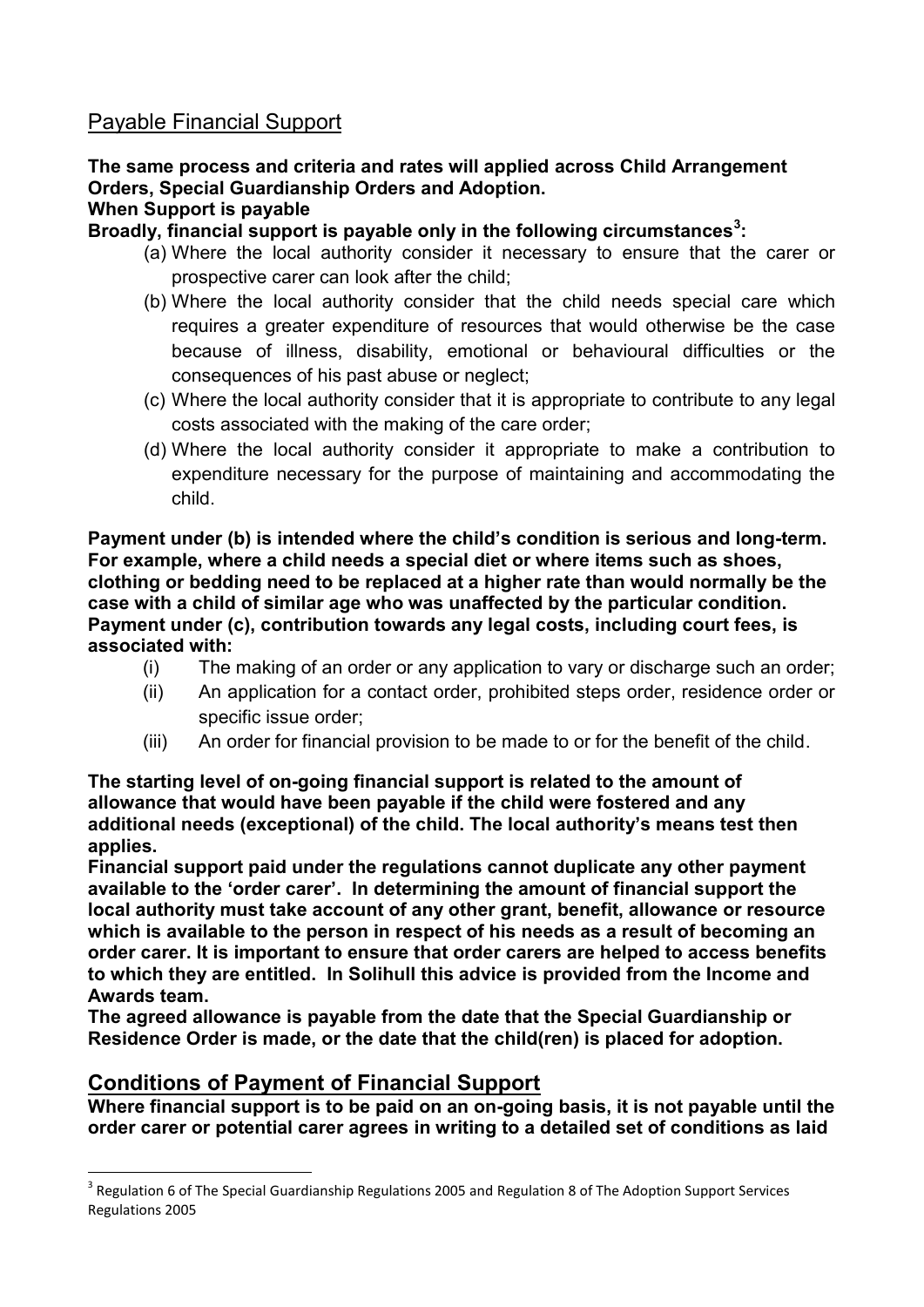## out in the legislation<sup>4</sup> and outlined in the appropriate SMBC templates. These **include the requirement for the order carer to contact the Authority with any changes in their circumstances that would affect the amount payable.**

In awarding any financial support the Authority will recommend to carers that they, as appropriate, set up and make a £5 per week contribution to the Child's Trust Fund or Junior ISA. This is to ensure that the child's future is provided for, particularly their achieving independence at the age of 18 and any potential studies

Financial support with additional conditions is subject to the approval of the Head of Service and that in any special case where this is appropriate, these conditions will be written into the carer declaration

## **On occasion an overpayment will occur, for instance if the order carer does not update the authority on any relevant changes to circumstances. In these circumstances the following will apply:**

- (a) Where the overpayment is largely as a result of the identification of mis-reported information by the family<sup>5</sup>, the reduction of on-going payments to the newly assessed rate is effective immediately, with exceptional circumstances considered if it is determined that the family are not in receipt of all benefits for which they are eligible:
- (b) The authority's policy is to seek full recovery of the outstanding debt from previous weeks payments from the order carers;
- (c) Recovery of overpayment is achieved in normal circumstances in equal instalments over the period of the following 3 months by reducing future payments;
- (d) Where normal circumstances recovery is not possible, either due to the value of the overpayment compared to the value of the on-going monthly order payments, and/or due to the time remaining until cessation of payments, and/or due to new benefit claim considerations, that an individual agreement is reached between the authority and the carers. This would be subject to the approval of the Head of Service and take into account any necessary involvement of the Adoption Agency Decision Maker under adoption regulations. This agreement should seek to recover the debt in the shortest timescale possible and as necessary in reference to the Authority's standard debt collection procedures;
- (e) Any debt write-off would be highly exceptional and subject to authorisation in accordance with the Authority's debt write-off policy as set out in Cabinet and Officer Delegations and the Financial Regulations.

1

 $<sup>4</sup>$  Regulation 10(2) of The Special Guardianship Regulations 2005 and Regulation 12(2) of The Adoption Support</sup> Services Regulations 2005

<sup>&</sup>lt;sup>5</sup> Either mis-information given in the initial or annual assessment identified at a later date as incorrect or identification of a failure to report subsequent changes to that assessment information in a timely manner, in accordance with the signed declaration by the Carer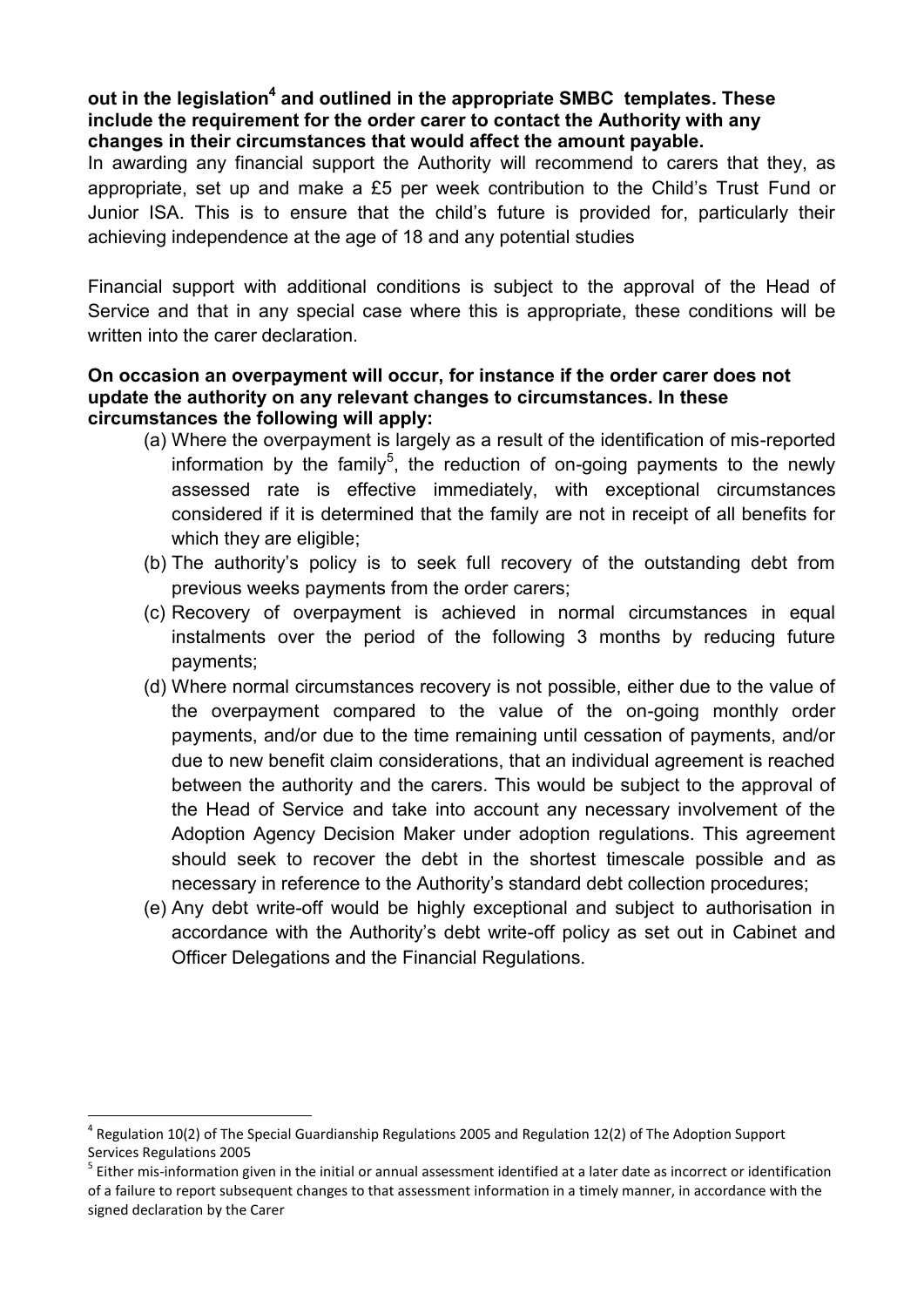## Review of Financial Support Payable

## **The local authority will review regular financial support paid as part of annual review of support package, and :**

## **a) If there is a relevant change in circumstances or a breach in the conditions of payment;**

b) At any stage in the implementation that the authority deem appropriate.

If the local authority proposes, as a result of the review, to reduce or terminate the financial support, the local authority will give the person notice of the decision. There is 4 weeks allowed for making representations, before final decision is made. Financial payment may be suspended pending that final decision.

## Cessation of Financial Support

## **Finance support ceases to be payable to the carer if:**

- (a) The child ceases to have a home with him/her;
- (b) The child ceases full-time education or training and commences employment;
- (c) The child qualifies for benefits such as income support or jobseeker's allowance in his/her own right; or
- (d) The child attains the age of 18 unless he/she continues in full-time education or training, when it may continue until the end of the course or training he/she is then undertaking.

## **In respect of payments beyond the child's 18th birthday, these are only payable on an assessed on a case by case basis as follows;**

- (a) Where the 18 year old remains in full-time education. The length of the continuation is subject to approval by the relevant Team Manager and will cease in any event by the 30th June after the child's 18th birthday at the latest.
- (b) In the case of a child with an agreed special educational need who continues in a course of full time education, payment will cease by the 30th June after the child's 19th birthday at the latest. In both situations, if that birthday falls on the 30th of June, then payment ceases on that birthday;
- (c) If the course end date falls after the 30th June, then a short term extension for continued payment may be awarded in exceptional circumstances, subject to this being discussed and approved in advance by the Team Manager;
- (d) If the child is able to claim benefits in their own right, then no financial support will be payable beyond the child's 18th birthday;
- (e) Carers are required to contact the authority at the review before the child's 18th birthday and with at least 6 months notice should they wish to apply for a continuation of payment beyond the child's 18th birthday, so that appropriate time is allowed for decision making for the local authority and planning for the family;
- (f) At the date of the 18th birthday, assuming that a request for continuing financial support has been made and approved, a revised financial assessment is undertaken. The payment receivable by the carer as the outcome of this revised assessment will be equal to: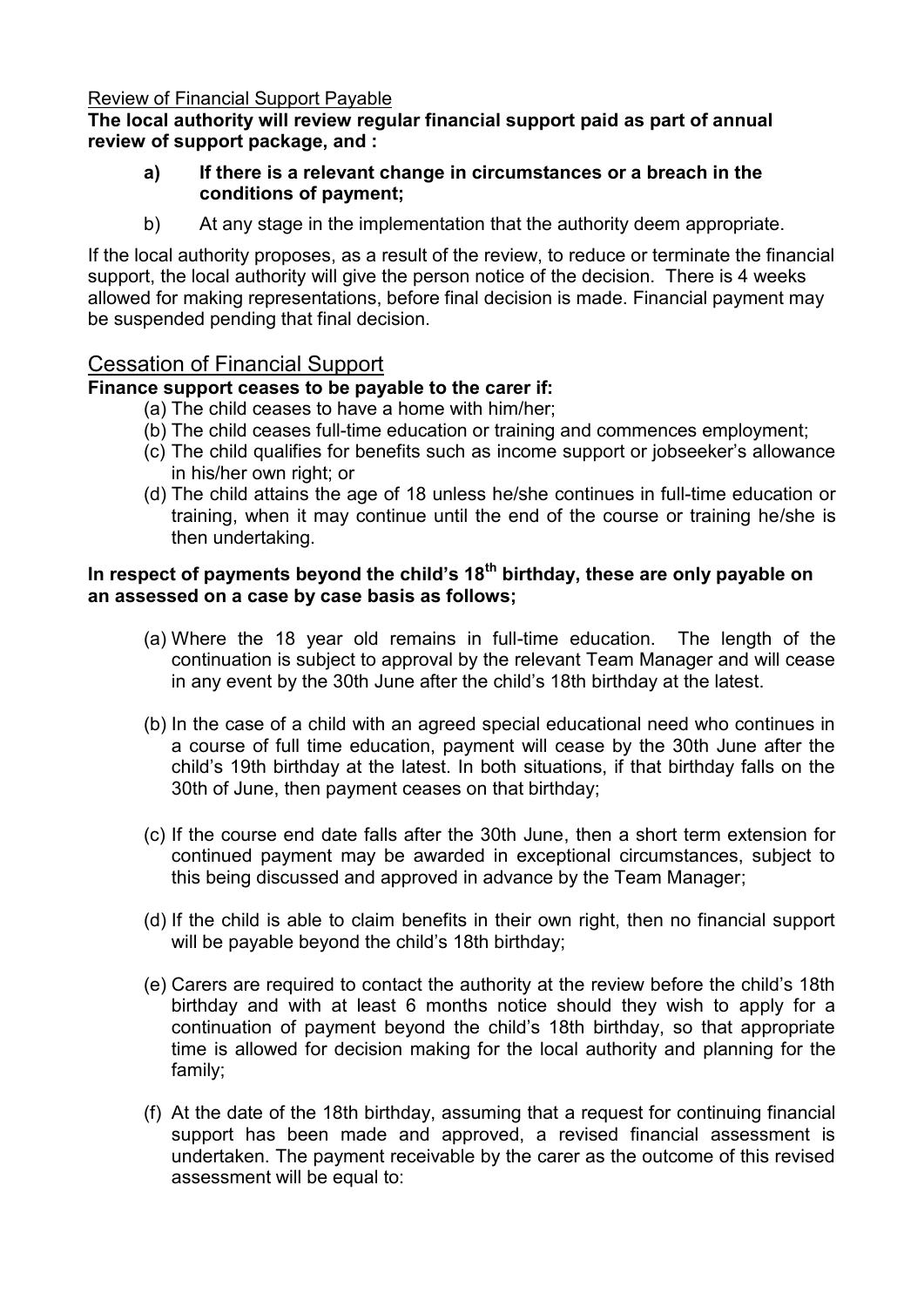- **(i) In the case of a young person with agreed special educational needs, the revised assessment value, or**
- **(ii) In the case of a young person with no agreed special educational needs, the lower of the revised assessment value or the current rate of income support<sup>6</sup> .**

Assessment for Financial Support

 6 The current rate of Income Support / Job Seekers Allowance / Employment & Support Allowance set nationally is £56.80 per week. Source [\(https://www.gov.uk/\)](https://www.gov.uk/)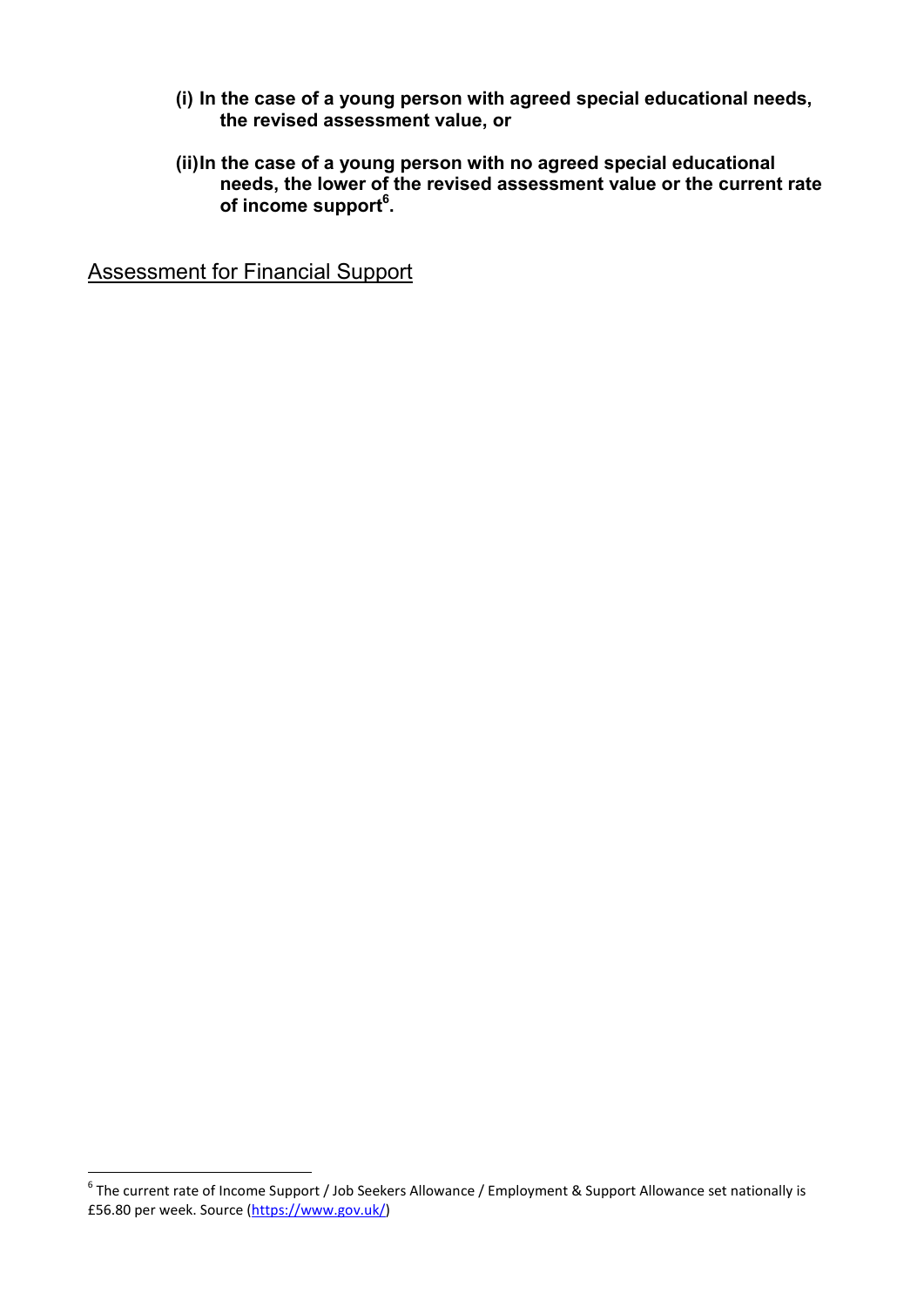### When to Carry Out an Assessment

**An assessment for financial support must be carried out if requested by specified individuals, including the looked after child.** 

**The authority is not required to, but may choose to offer an assessment where the child is not looked after. It is important that children who are not (or were not) looked after are not unfairly disadvantaged. In many cases the only reason that a child is not looked after is that a family member stepped in quickly to take on the responsibility for the child when a parent could no longer do so. A decision for offer a financial assessment in such circumstances is at the discretion of the Head of Service.** 

### Basic Allowance Payable

**Allowances payable in Solihull to Order Carers are based on the child allowance payable to foster carers. The amount is determined following application of a means test and the deduction of child benefit receivable (in respect of the child under assessment).** 

**Each year the new annual rate will apply to an individual carer household from the Monday of the new tax year.** 

The Means Test – What it is and when it applies

**The means test used by Solihull complies with the regulatory requirements. Financial Assessments will be carried out in all cases where the Authority considers that financial support may be required or a request for assessment is received, even if, due to the scale of the benefits the household is receiving, it is likely that the outcome will be that 100% of any allowances due will be payable.** 

**All initial financial assessments are subject to either a visit from a Solihull Visiting Officer from the Income and Awards section if the carer lives within borough or a reasonable distance out of borough, or a telephone assessment<sup>7</sup> if the carer lives a significant distance out of borough. This is to ensure that maximum benefits are being achieved for the family and that the financial assessment process is robust and equitable across all assessed families** 

**Carer households are required to claim all benefits for which they are eligible. Where it is identified, as a result of the assessment or from the carers' own knowledge, that the carer is not currently claiming a benefit for which they are eligible, Solihull requires that the carer apply for all those benefits immediately. The carers' financial assessment will be revisited monthly until this is resolved. In normal circumstances the assessed allowance (excluding benefits not currently being claimed) will be paid for a period of no more than 3 months. After this time, the income in the assessment will be adjusted using income support (or equivalent) rates, thereby assuming the household is in receipt of these benefits.** 

**In exceptional cases, at the discretion of the Financial Assessments Manager, where claim delays are outside the control of the carer the higher payment may continue for up to a further 3 months. However, once the benefit situation is resolved, the surplus paid will be recovered by Solihull MBC. The** 

**surplus/overpayment will normally be deducted equally from the weekly allowance over the next three months. If the revised allowance is not sufficient to cover the debt in that three month period, the Head of Service may agree to a longer payment period if repayment over three months would cause financial hardship.** 

**An 'annual financial rate review' of all assessments will be undertaken, with effect from the first payment period following the beginning of the new tax year<sup>8</sup> , to amend payments to reflect any changes to national benefit rates and changes to the basic child allowances set by Solihull MBC. A full financial assessment will also be** 

<u>.</u>

<sup>7</sup> All required evidence to be submitted via e-mail or post

 $^8$  The new tax year starts  $6^{\text{th}}$  April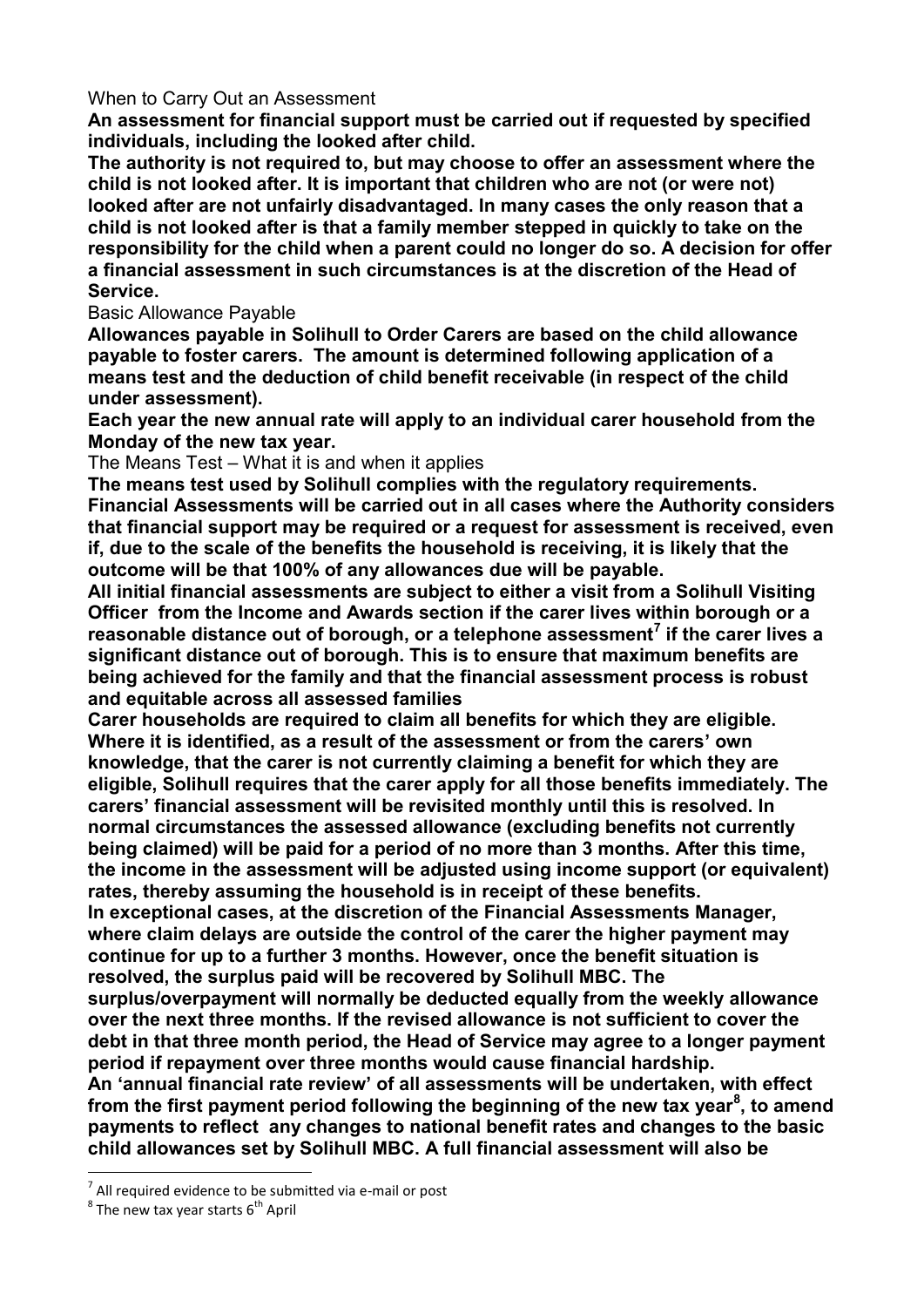**undertaken annually to reassess carer circumstances, which will be normally be timed in line with the original order award date and the annual review of the overall support plan.** 

**All subsequent financial assessments, excluding those undertaken as part of the 'annual financial rate review', are subject to a visit from a Solihull Visiting Officer or a telephone assessment where the authority deems it appropriate.** 

**Means is disregarded where Solihull is considering:** 

- **a. A 'settling-in grant' (section x;**
- **b. Ad hoc financial support (section [0\)](#page-16-0);**
- **c. Including an element of remuneration for former foster carers (section [0\)](#page-14-0);**
- **A contribution towards legal costs (section [0\)](#page-15-0).**

**Means is regarded where Solihull is considering additional on-going financial support in respect of a child's additional needs. However, an exceptional dis-regard is available in specific adoption cases with appropriate approval (see table below. If the household being assessed contains more than one assessable child, all the assessable children are reviewed together in one financial assessment. If a subsequent assessable child is added to the household at a later date, a new assessment for the whole household will need to be carried out.** 

**A example 'Financial Assessment statement' is available which shows the key parameters that will be taken into account and how the final order allowance will be calculated.** 

**Review of Decision** 

**If a carer is dissatisfied with outcome of their financial assessment, they are able to request a 'Review of Decision' through the Assistant Director, within 4 weeks of receiving the assessment decision.** 

## <span id="page-12-0"></span>Additional Needs

**In accordance with the legislation the costs of supporting the child in respect of additional needs must be considered. Regulation<sup>9</sup> requires that the local authority consults with the relevant Health and/or Education Authorities during the course of assessment if needs are identified that relate to services provided by bodies other than Social Services.** 

**In normal circumstances, for the majority of cases, the basic child allowance will be representative of the costs of caring for a child who was previously looked after or at risk of being looked after. However, there will be exceptional situations in which an additional need is assessed. In these circumstances, the following approval levels are operated:** 

## **Additional Needs**

<u>.</u>

Where the local authority consider that the child needs special care which requires a greater expenditure of resources than would otherwise be the case because of his illness, disability, emotional or behavioural difficulties or the consequences of his past abuse or neglect, an additional allowance may be assessed as follows:

<sup>&</sup>lt;sup>9</sup> Regulation 12 of The Special Guardianship Regulations 2005 and Regulation 14 of The Adoption Support Services Regulations 2005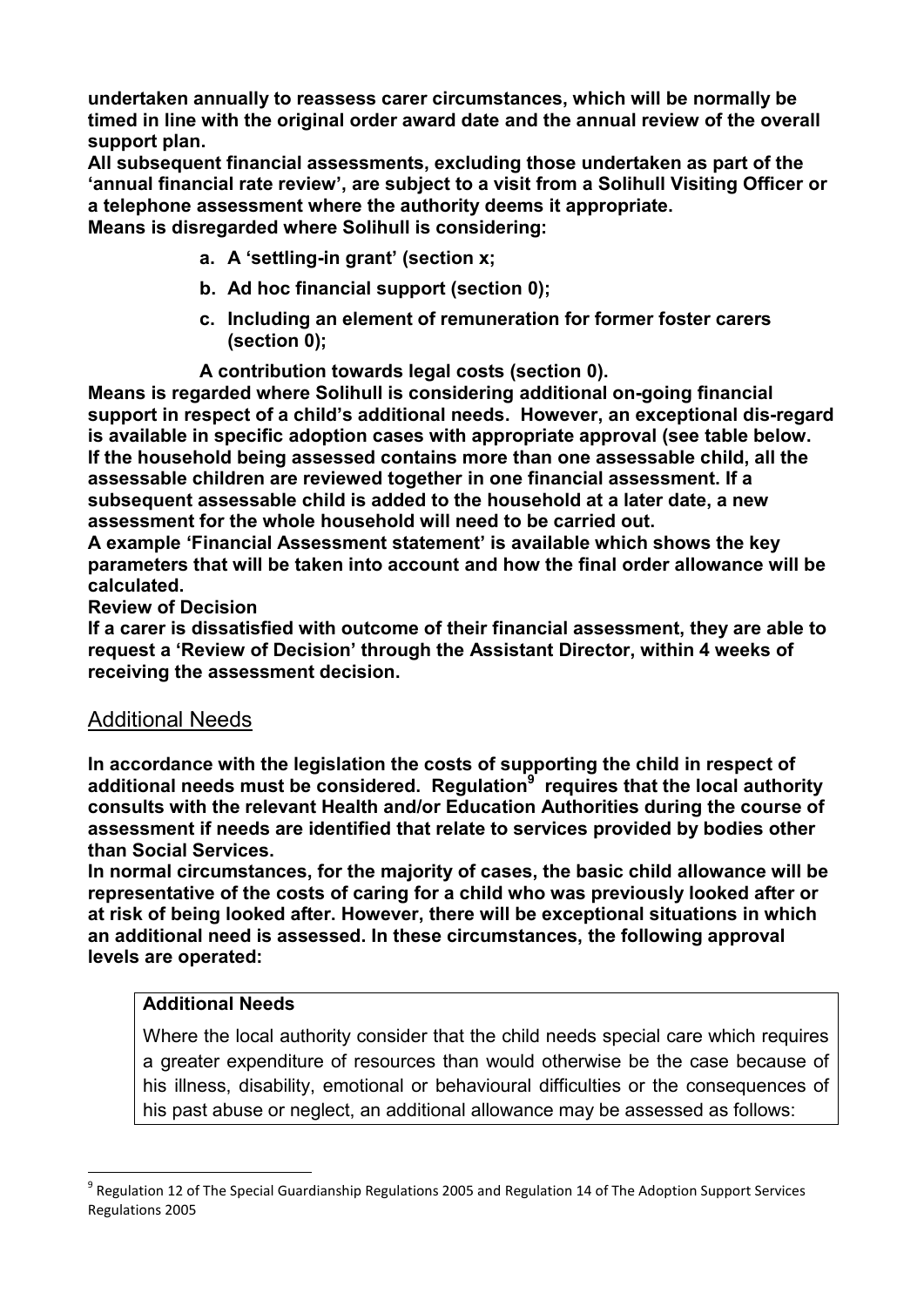| Approver                                                                                          | <b>Approval Limit</b>                                                                                                                                                                                                                                                                                                                                  | Description of potential type of                                                                                                                                                                                                                                                                                                                                                                                                                                                                                                                                                                   |
|---------------------------------------------------------------------------------------------------|--------------------------------------------------------------------------------------------------------------------------------------------------------------------------------------------------------------------------------------------------------------------------------------------------------------------------------------------------------|----------------------------------------------------------------------------------------------------------------------------------------------------------------------------------------------------------------------------------------------------------------------------------------------------------------------------------------------------------------------------------------------------------------------------------------------------------------------------------------------------------------------------------------------------------------------------------------------------|
|                                                                                                   |                                                                                                                                                                                                                                                                                                                                                        | <b>Needs</b>                                                                                                                                                                                                                                                                                                                                                                                                                                                                                                                                                                                       |
| <b>Team Manager</b>                                                                               | Up to 10% of the basic<br>child allowance and no<br>the<br>than<br>more<br>additional cost incurred<br>(In the case of<br>transport a mileage<br>rate of no more than<br>36p per mile should be<br>considered)                                                                                                                                         | For example, to cover exceptional<br>transport needs in excess of that<br>covered<br>by<br>the<br>basic<br>needs<br>allowance. These needs must be in<br>respect of enabling regular contact<br>with family. Reference must be given<br>to the latest authority guidance on the<br>use of the basic child foster allowance<br>consideration<br>given<br>the<br>and<br>to<br>individual circumstances of the whole<br>case. Some children have higher<br>needs than others in one aspect of<br>costs and conversely may have lower<br>needs for other cost aspects.                                 |
| <b>Head of Service</b>                                                                            | Up to 20% of the basic<br>child allowance and no<br>than<br>the<br>more<br>additional cost incurred                                                                                                                                                                                                                                                    | For example, where there is a lot of<br>extra wear and tear on clothing,<br>bedding or furniture (which may be<br>temporary or permanent) as a result of<br>the child's past neglect or abuse. The<br>child is highly likely to be receiving<br>medical or professional treatment as a<br>result of these behaviours.                                                                                                                                                                                                                                                                              |
| Assistant<br><b>Director</b>                                                                      | Up to 35% of the basic<br>allowance and no more<br>than the additional cost<br>incurred                                                                                                                                                                                                                                                                | For example, where the child has a<br>severe disability or a chronic illness,<br>significant additional<br>which<br>incurs<br>costs that are in excess of disability<br>benefits.                                                                                                                                                                                                                                                                                                                                                                                                                  |
| Adoption<br><b>Agency Decision</b><br>Maker (with<br>recommendation<br>by the Head of<br>Service) | Up to 60% of the basic<br>allowance and no more<br>than the additional cost<br>incurred<br>be<br>may<br>payable in exceptional<br>circumstances. In the<br>case of a large sibling<br>group this would only<br>be<br>applicable<br>in.<br>exceptional<br>circumstances<br>in<br>respect of the 3 <sup>rd</sup> child<br>and<br>subsequent<br>siblings. | exceptional<br>circumstances,<br>for<br>In.<br>example, if a large sibling group is to<br>be placed or where a child has a<br>severe disability or a chronic illness,<br>which incurs significant additional<br>costs that are in excess of disability<br>benefits, and only where the carers<br>would receive no allowance under<br>basic assessment (due to the means<br>test result) and only where an<br>adoptive placement for that child /<br>those children would<br>be<br>unlikely<br>without some<br>regular<br>financial<br>support. This element would not be<br>subject to means test. |

**The final decision in any case would be subject to delegated approvals and the normal decision making panels. The provision of any additional need allowance cannot duplicate any other payment available to the carer, for example through benefits or access to universal health services, and the decision making should evidence value for money.**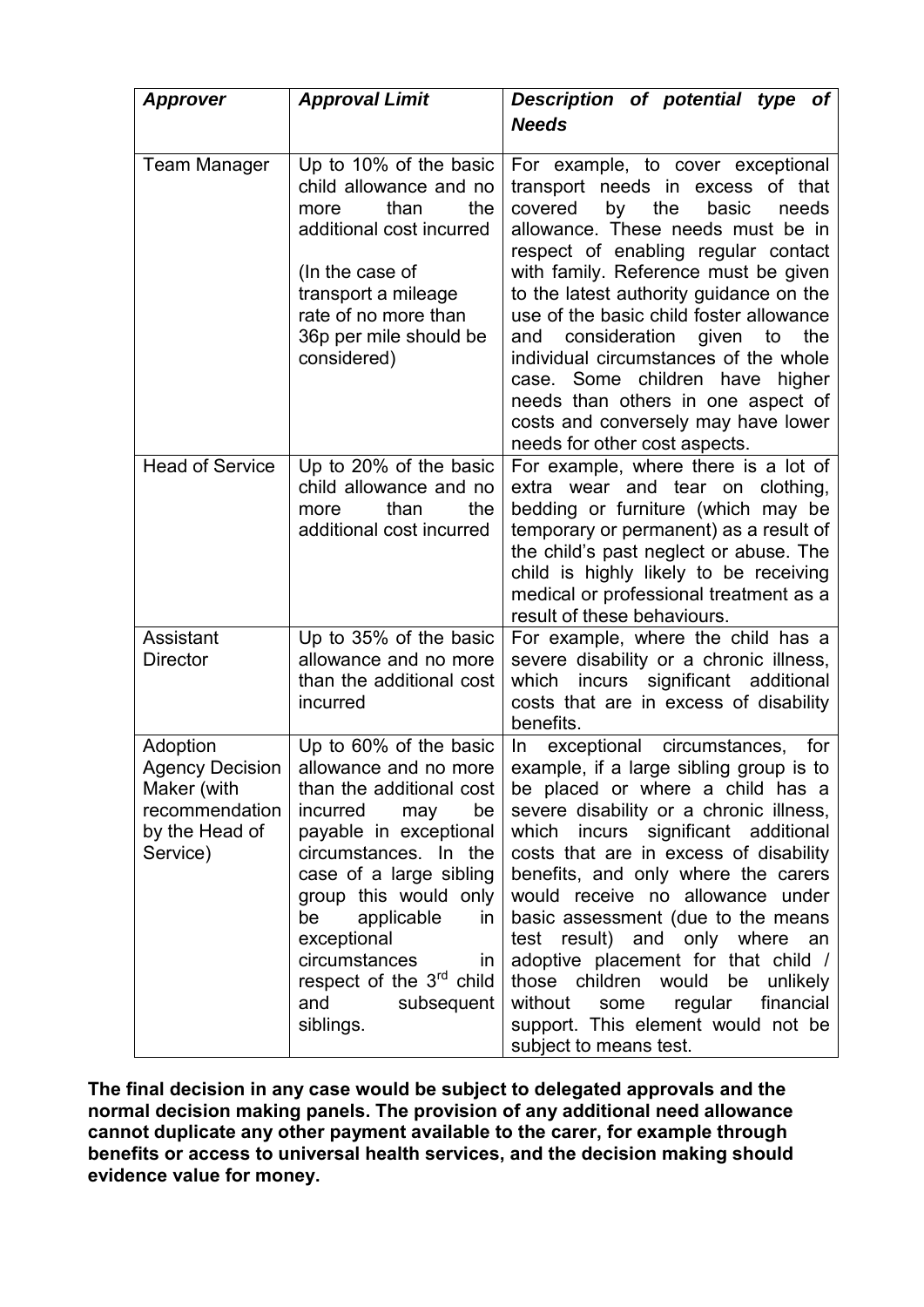Once the additional need is assessed and a value determined, this additional financial support determined in respect of on-going needs is then fed into the financial assessment model, for means testing, alongside the basic allowance payable.

## <span id="page-14-0"></span>Solihull's Payments to Former Foster Carers

**The regulations<sup>10</sup> state that financial support may include an element of remuneration for former foster carers, where the local authority consider it necessary to facilitate arrangements for a local authority foster carer to become a carer under one of the orders, where an element of remuneration was included in their fostering payments. This element of remuneration under an order ceases to be payable after the expiry of the period of two years from the making of the order unless the local authority considers its continuation to be necessary having regard to the exceptional needs of the child or any other exceptional circumstances. Where it is in the best interests of the child for an order to be made in favour of former foster carers, a remuneration element , based on a proportion of the fee the carer attracted at the date the order was made, may be payable<sup>11</sup> . The proportions recommended, from the date the order is made, are:** 

**a. 75% in the first year** 

**25% in the second year** 

**In exceptional circumstances, at the discretion of the Head of Service, remuneration at no more than 100% of the fee the carer attracted at the date the order is made, for up to two years, is payable.** 

**In exceptional circumstances<sup>12</sup>, payment of an element of remuneration beyond the initial years may be made at the discretion of the Assistant Service Director. Approval is limited to paying no more than the lower of the 'amount the carer was receiving on the date the order was made' or '£230.00 per child per week'. Each case should be reviewed on its merit taking family circumstances into account. Where skills related payments were previously received, there would be an expectation of maintaining standards of care for this element of the remuneration to continue. This amount would not be subject to annual inflation but would be subject to annual review.** 

**It should not become normal practice for the carer to continue to receive a remuneration element beyond the two years. The very nature of the change in care status asserts that the child has been taken into that family and the additional maintenance needs costs associated with that child will be funded through the means tested allowance element.** 

A clear distinction is maintained between any 'exceptional circumstances continued remuneration' and the additional child maintenance needs which are covered by the means testable 'Additional Needs Allowance' element (section [0\)](#page-12-0), which may include significant care time input by the carer where the child has complex additional needs.

Initial Accommodating Costs – 'Settling-in Grant'

1

<sup>&</sup>lt;sup>10</sup> Regulation 7 of The Special Guardianship Regulations 2005 and Regulation 9 of The Adoption Support Services Regulations 2005

 $11$  All foster fee payments are eligible including training/skills fees and CHESS fee.

<sup>&</sup>lt;sup>12</sup> 'Exceptional circumstances' might include keeping a sibling group together, but that is not guaranteed.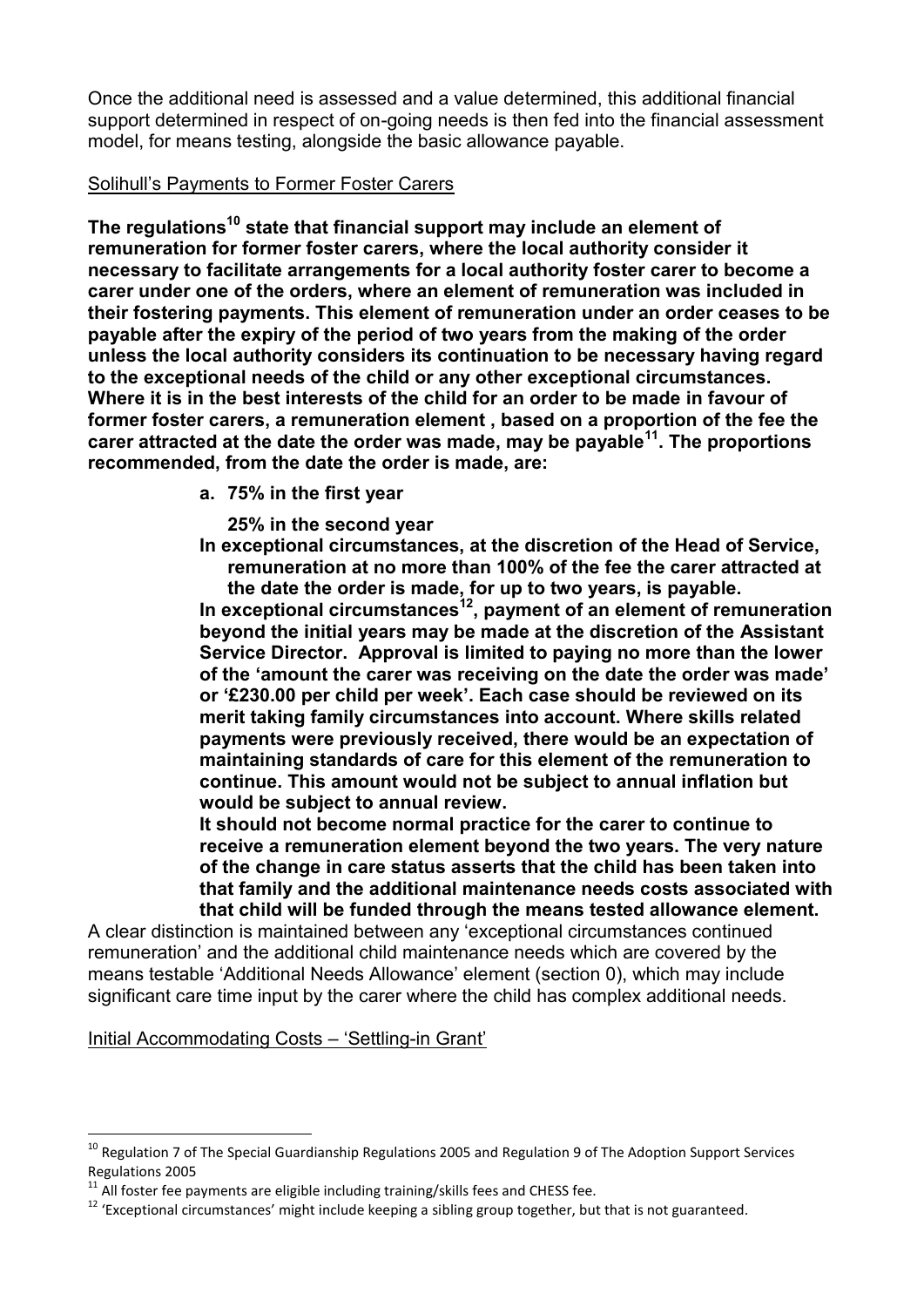**In order to support the smooth transition to becoming a carer under one of the orders, a settling in grant may be payable under the following terms:** 

- **(i) Initial costs would not normally be payable where the child had been previously accommodated with the carer for a period of 3 months or more.**
- **(ii) A 'Settling-in Grant' can be considered for small scale purchases to be awarded at the discretion of the relevant Team Manager, subject to a limit of no more than £100 per child being newly placed, with payment to be authorised on production of receipts.**
- **(iii) In exceptional circumstances, financial support may be available in the form of a non-repayable grant or a repayable loan to meet single, larger items of expenditure<sup>13</sup> to enable a placement to proceed, subject to the discretionary approval of the Assistant Director. These grants / loans will only be made if the placement would otherwise not be practicable and if a clear financial and social business case for their award can be made.**

**In the case of Adoption, the required financial support will be presented to SMBC Adoption and Permanence Panel in the Adoption Support Plan. The Agency Decision Maker will be responsible for authorising the final amount and the adopters will be sent details in a Statement of Particulars.** 

The order carers will be required to sign a statement of particulars agreeing to the conditions of the grant and in the case of material amounts a legal grant/loan agreement will be required.

# <span id="page-15-0"></span>Legal Costs

<u>.</u>

**A contribution to legal costs, including fees payable to a court, may be payable under certain circumstances. Regulation requires that any support awarded is not subject to any means test.** 

**A contribution to legal costs may be payable in exceptional cases under the following terms:** 

- **(i) Circumstances where support may be considered are limited to those required of the Authority under regulation [\(0\(c\)](#page-7-2) and [0\)](#page-7-3),**
- **(ii) Such support can only be considered where the following criteria apply:** 
	- **b. The authority supports the legal application, and**
	- **c. The authority agrees that legal representation on behalf of the applicants is necessary or the court subsequently decides that the child must be placed with that carer, and**
	- **d. It can be reasonably demonstrated that severe hardship, in meeting the legal costs of an application to become the child's carer, will impact on the welfare of the child.**

Support may be considered, at the discretion of the Assistant Director, of up to £2,000. Any final decision should be informed by advice from the allocated Authority solicitor.

 $13$  For example to support the purchase of a larger vehicle or the making of alterations to the family home, particularly in the case of a large sibling group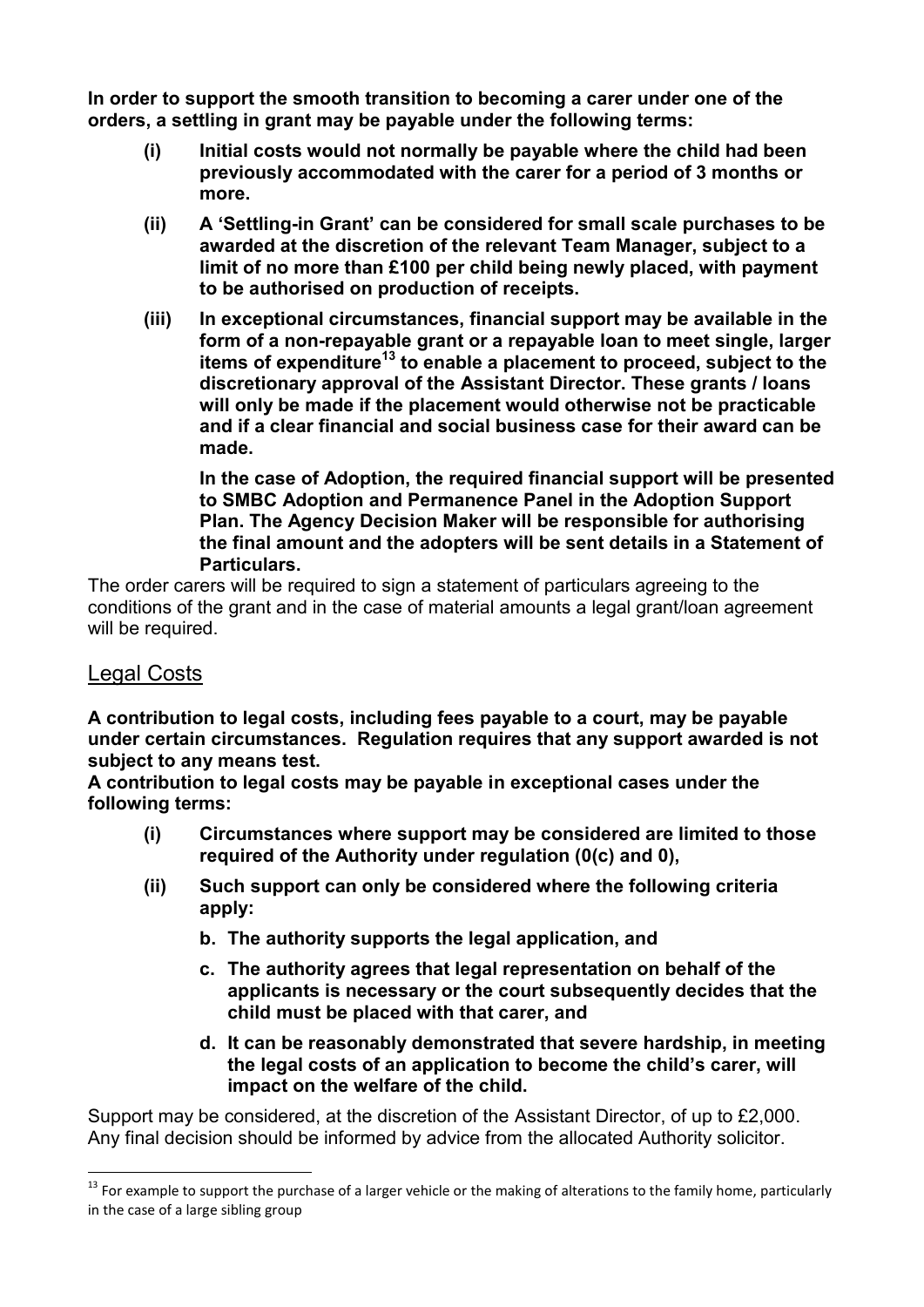## <span id="page-16-0"></span>Ad hoc Financial Support

1

**In exceptional cases, additional infrequent financial support may be required, for example above average costs in relation to maintaining contact with relatives<sup>14</sup>. The exceptional payments may be made as follows:** 

- **(i) The ad hoc nature of such as arrangement is defined as no more than twice per annum and that where occurrence is more regular than this, that this will form part of the 'additional needs' determination to be fed into the financial assessment under means testing,**
- **(ii) Any ad-hoc amount awarded is non-means testable, as it is likely to be provided as a service. However, it should be reasonably demonstrable that hardship would result if an additional allowance were not granted,**
- **(iii) Total expenditure from claims exceeding £100 per annum would need approval by the Head of Service,**
- **(iv) Support for exceptional mileage would be subject to the latest rate payable to SMBC Officers for non-essential mileage.**

Where additional allowances are already regular and on-going, each of these ad-hoc allowances will be reviewed on its individual merits as part of the annual review. In exceptional cases, at the discretion of the Head of Service, current arrangements may be allowed to continue in part or whole. This decision would be made in light of the impact on the regular allowance payable from this review.

# Transitional Arrangements for those currently receiving an allowance

**This policy and practice is implemented with immediate effect for new cases from 10 December 2013.** 

**For current cases, the revised financial assessment including the means test will be phased in for on-going cases as part of their annual review. Financial assessment review dates may be brought forwards to enable all cases to be reviewed together during the transitional assessment phase.** 

**In some cases the proposed revised procedure will result in an increased payment, which would be actioned immediately. In other cases a reduction in payment to the carer(s) would be required. Where this is the case:** 

- **(i) Each case is determined based on its individual circumstances; the final decision on the transitional timing and transitional rate(s) to the new procedure (protected payment period) will be at the discretion of a joint decision between the Head of Service and the Financial Assessments Manager, taking into account any necessary involvement of the Adoption Agency Decision Maker under adoption regulations;**
- **(ii) Where the decrease is largely as a result of the identification of misreported information by the family that the reduction is effective immediately and discretionally payment may be protected for up to 3 months;**
- **(iii) Where it is identified that the family is not claiming all the benefits for**

 $14$  Relative or "related persons" means a relative of the child or any other person with whom the child has a relationship which appears to the local authority to be beneficial to the welfare of the child having regard to the factors specified in 1(3) of the Children Act.